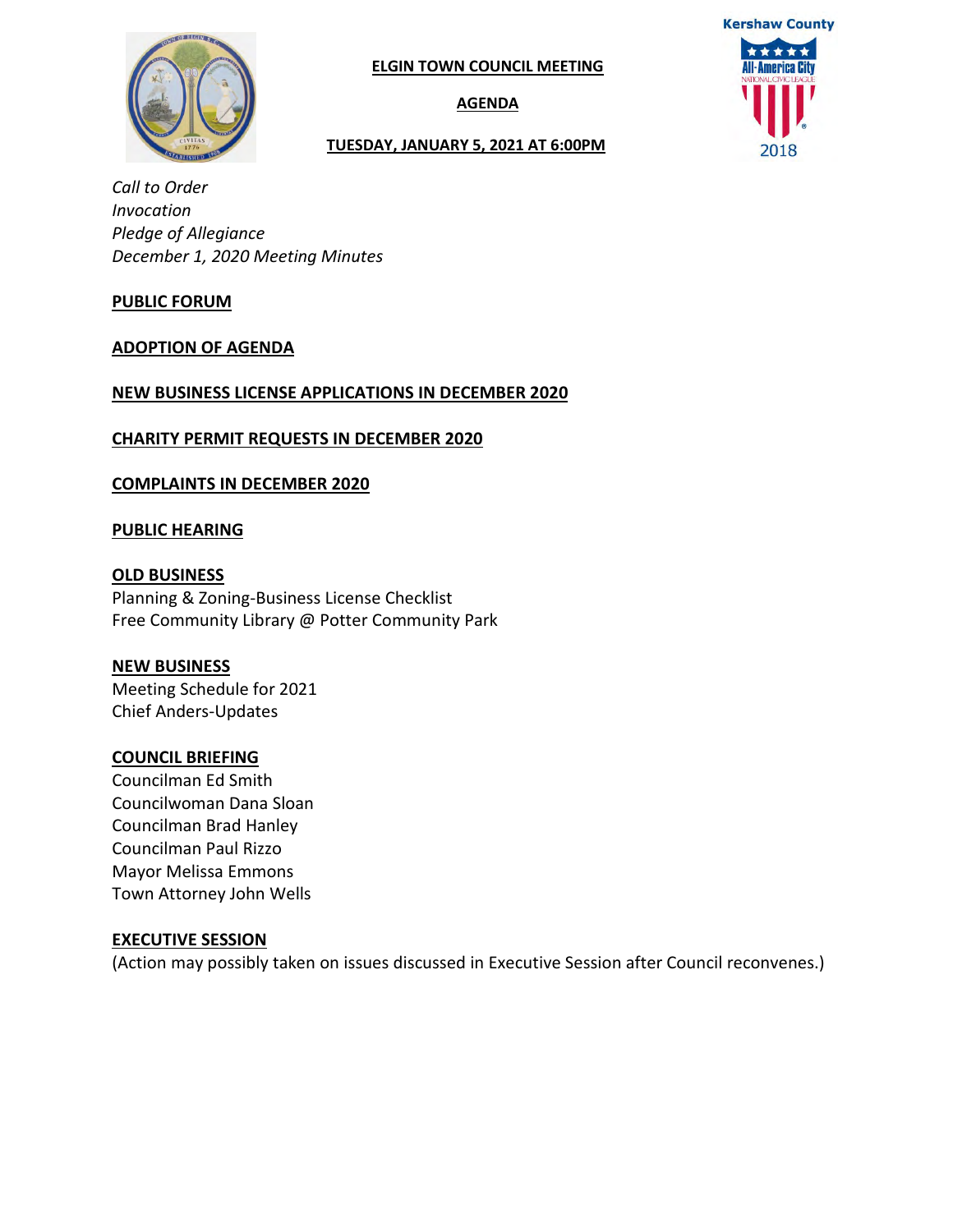

**AGENDA**

# **Kershaw County** All-America City

#### **TUESDAY, FEBRUARY 2, 2021 AT 6:00PM**

*Call to Order Invocation Pledge of Allegiance January 5, 2021 Meeting Minutes* 

#### **PUBLIC FORUM**

#### **ADOPTION OF AGENDA**

#### **NEW BUSINESS LICENSE APPLICATIONS IN JANUARY 2021**

The Sign Connection (Temp. License)

#### **CHARITY PERMIT REQUESTS IN JANUARY 2021**

#### **COMPLAINTS IN JANUARY 2021**

#### **PUBLIC HEARING**

#### **OLD BUSINESS**

#### **NEW BUSINESS**

Annette Hammond-Blanketing Families, Inc.-Community Garden Planning & Zoning-Zoning Administrator and reappointment of Becky Robinson (Planning & Zoning Commission) Oath of Office-Judge Reuwer and Judge James Chief Anders-Updates

#### **COUNCIL BRIEFING**

Councilman Ed Smith Councilwoman Dana Sloan Councilman Brad Hanley Councilman Paul Rizzo Mayor Melissa Emmons Town Attorney John Wells

#### **EXECUTIVE SESSION**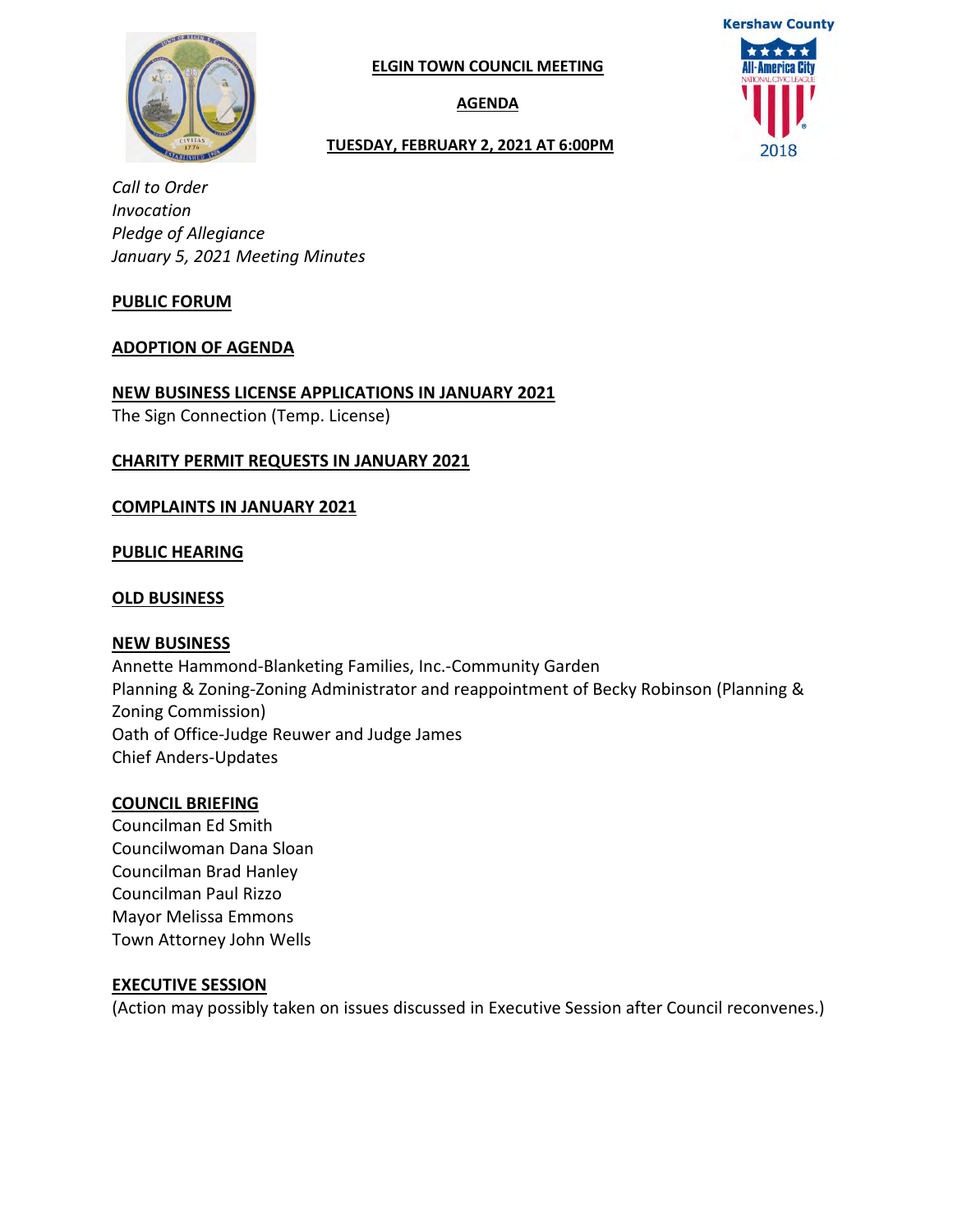

**AGENDA**

#### **TUESDAY, MARCH 2, 2021 AT 6:00PM**



*Call to Order Invocation Pledge of Allegiance February 2, 2021 Meeting Minutes* 

#### **PUBLIC FORUM**

#### **ADOPTION OF AGENDA**

**NEW BUSINESS LICENSE APPLICATIONS IN FEBRUARY 2021**  Griffin Pools and Spas

#### **CHARITY PERMIT REQUESTS IN FEBRUARY 2021**

#### **COMPLAINTS IN FEBRUARY 2021**

#### **PUBLIC HEARING**

#### **OLD BUSINESS**

Blanketing Families, Inc.-Community Garden Proposal-Commercial Lease Agreement Planning & Zoning-Zoning Administrator

#### **NEW BUSINESS**

Ordinance 240-Determination of Election Results Chief Anders-Updates

#### **COUNCIL BRIEFING**

Councilman Ed Smith Councilwoman Dana Sloan Councilman Brad Hanley Councilman Paul Rizzo Mayor Melissa Emmons Town Attorney John Wells

#### **EXECUTIVE SESSION**

Personnel Matter/Contractual Matter (Action may possibly taken on issues discussed in Executive Session after Council reconvenes.)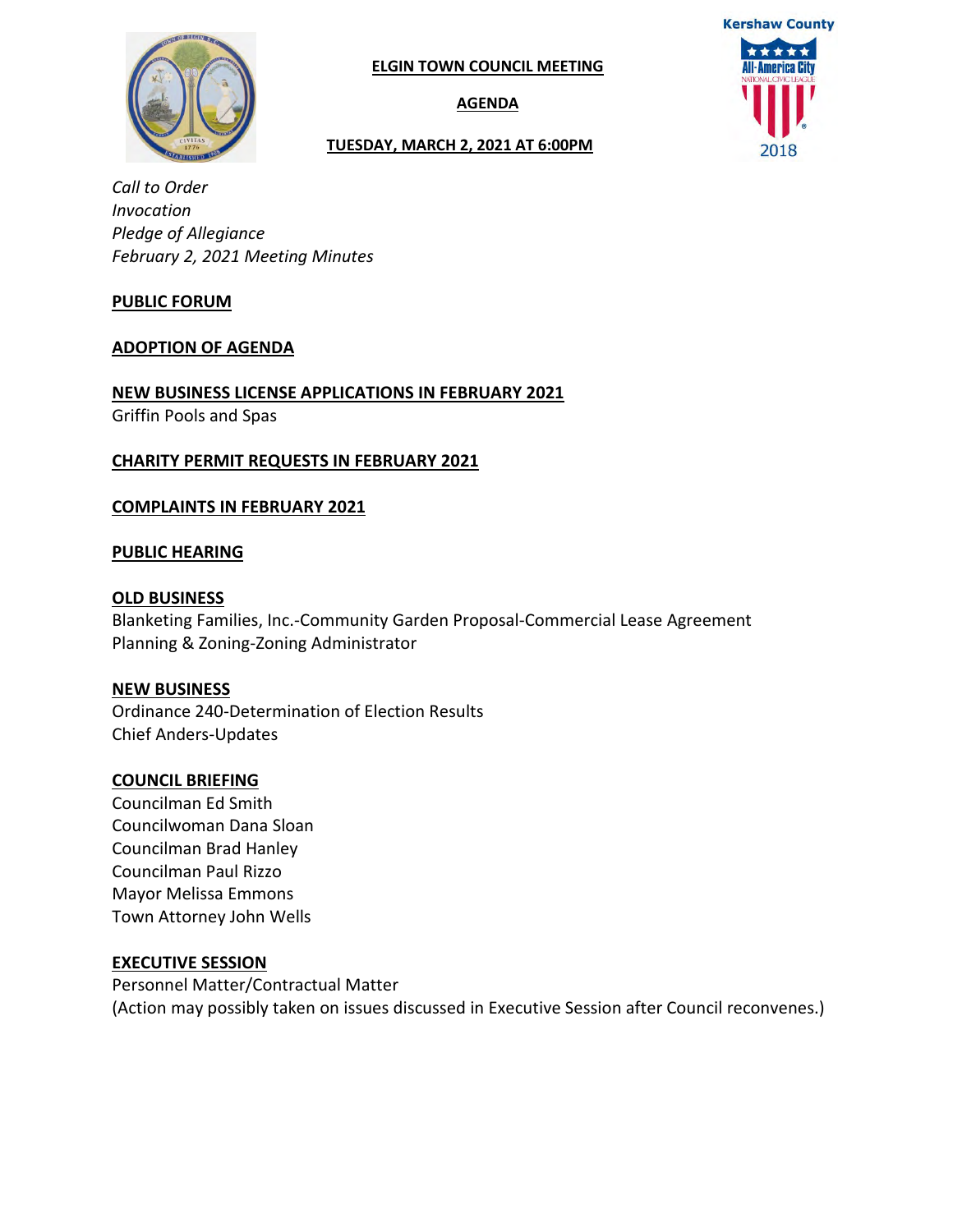Town of Elgin Planning & Zoning Agenda

Elgin Town Hall April 13, 2021 7:00 p.m.

Call to order

Rezoning of 1007 Emanuel St from OC to GC2

Adjourn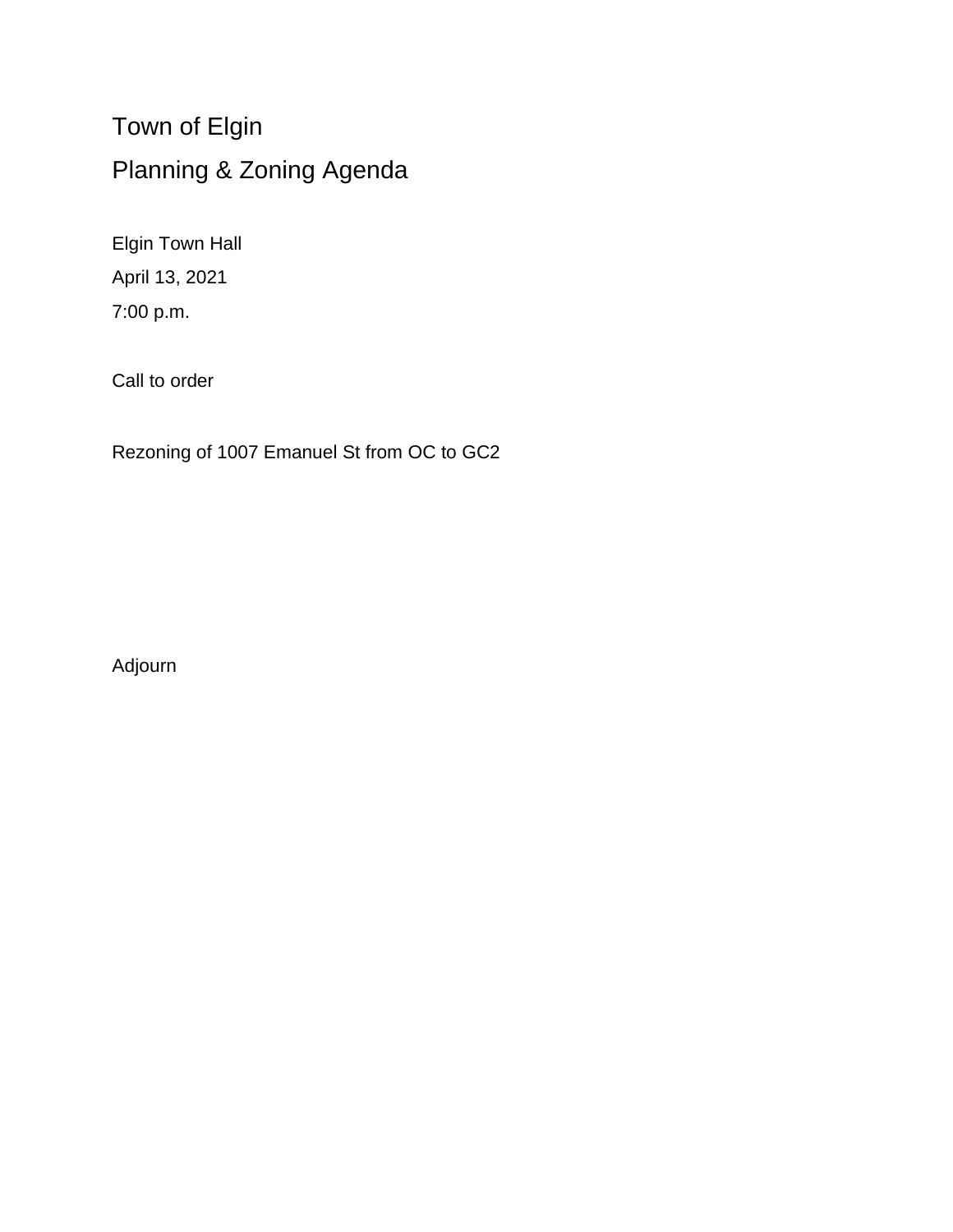

**AGENDA**

#### **TUESDAY, APRIL 6, 2021 AT 6:00PM**



*Call to Order Invocation Pledge of Allegiance March 2, 2021 Meeting Minutes* 

#### **PUBLIC FORUM**

#### **ADOPTION OF AGENDA**

**NEW BUSINESS LICENSE APPLICATIONS IN MARCH 2021**  Tabi Martial Arts LLC

#### **CHARITY PERMIT REQUESTS IN MARCH 2021**

#### **COMPLAINTS IN MARCH 2021**

#### **PUBLIC HEARING**

#### **OLD BUSINESS**

LIVEWELL Kershaw-Kathryn Johnson-Update on Bus Route 2<sup>nd</sup> Reading-Ordinance 240-Determination of Election Results

#### **NEW BUSINESS**

Business License Ordinance 43-Amendment Proclamation Donate Life Chief Anders-Updates

#### **COUNCIL BRIEFING**

Councilman Paul Rizzo Councilwoman Dana Sloan Councilman Brad Hanley Councilman Ed Smith Mayor Melissa Emmons Town Attorney John Wells

#### **EXECUTIVE SESSION**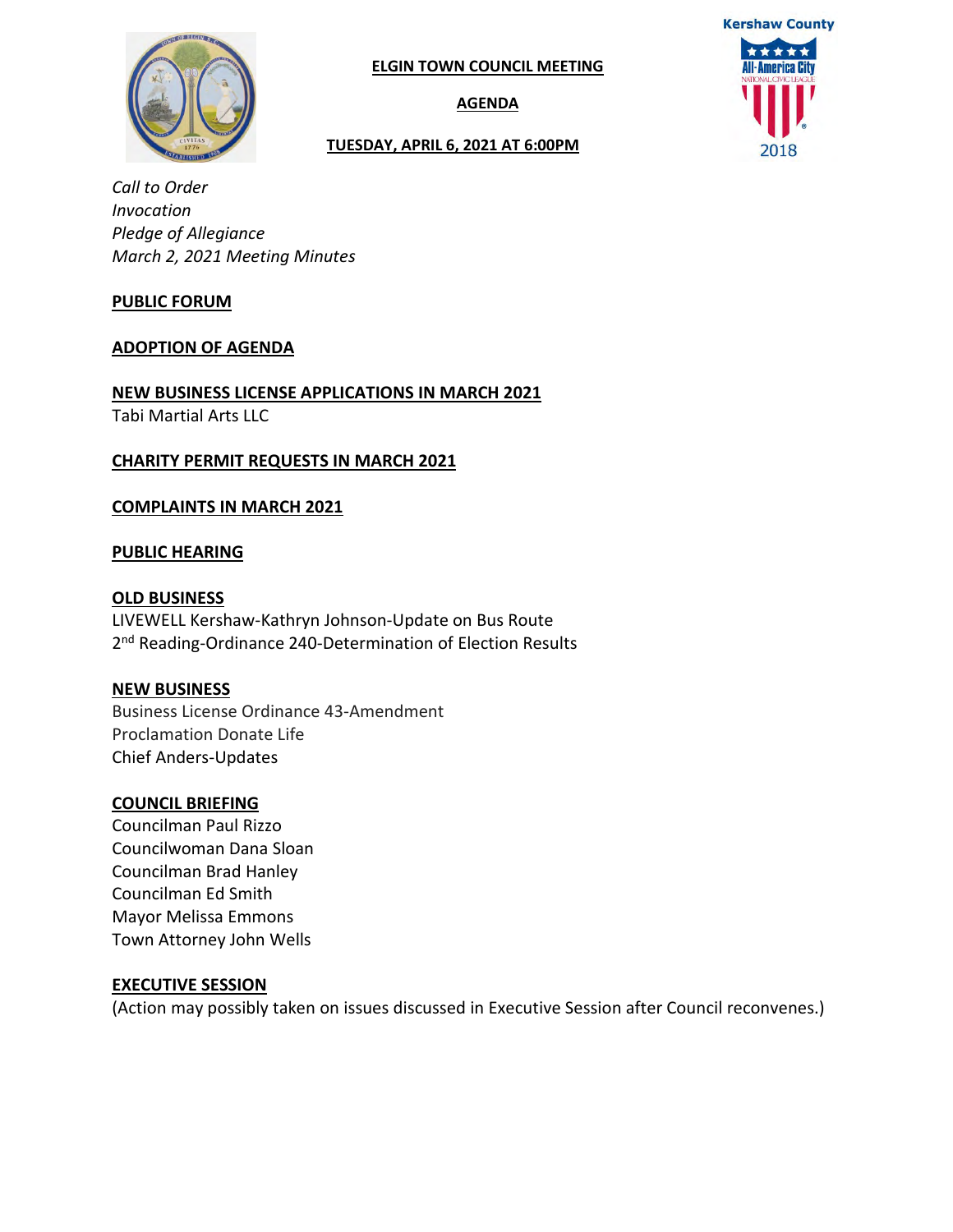Town of Elgin Planning & Zoning Agenda

Elgin Town Hall May 11, 2021 7:00 p.m.

Call to order Public Forum Rezoning of 1007 Emanuel St from OC to GC1 Nomination of Secretary Adjourn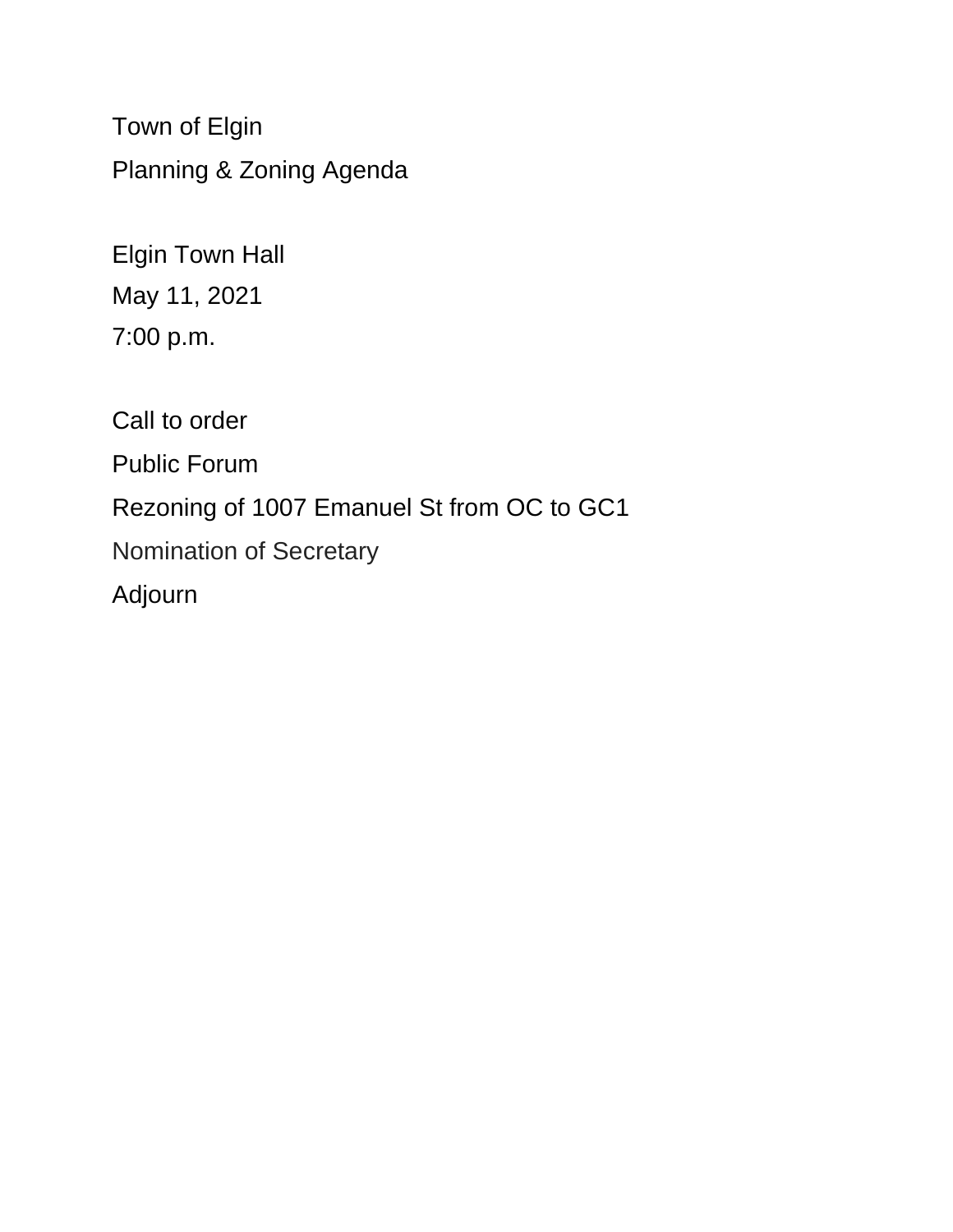

**ELGIN TOWN COUNCIL WORKSHOP**

**AGENDA**

**Kershaw County** \*\*\*\*\* **All-America City** 2018

**THURSDAY, MAY 13, 2021 AT 6:00PM**

## **2021/2022 Budget**

**Accounting Services-Payroll and Quarterly Reports**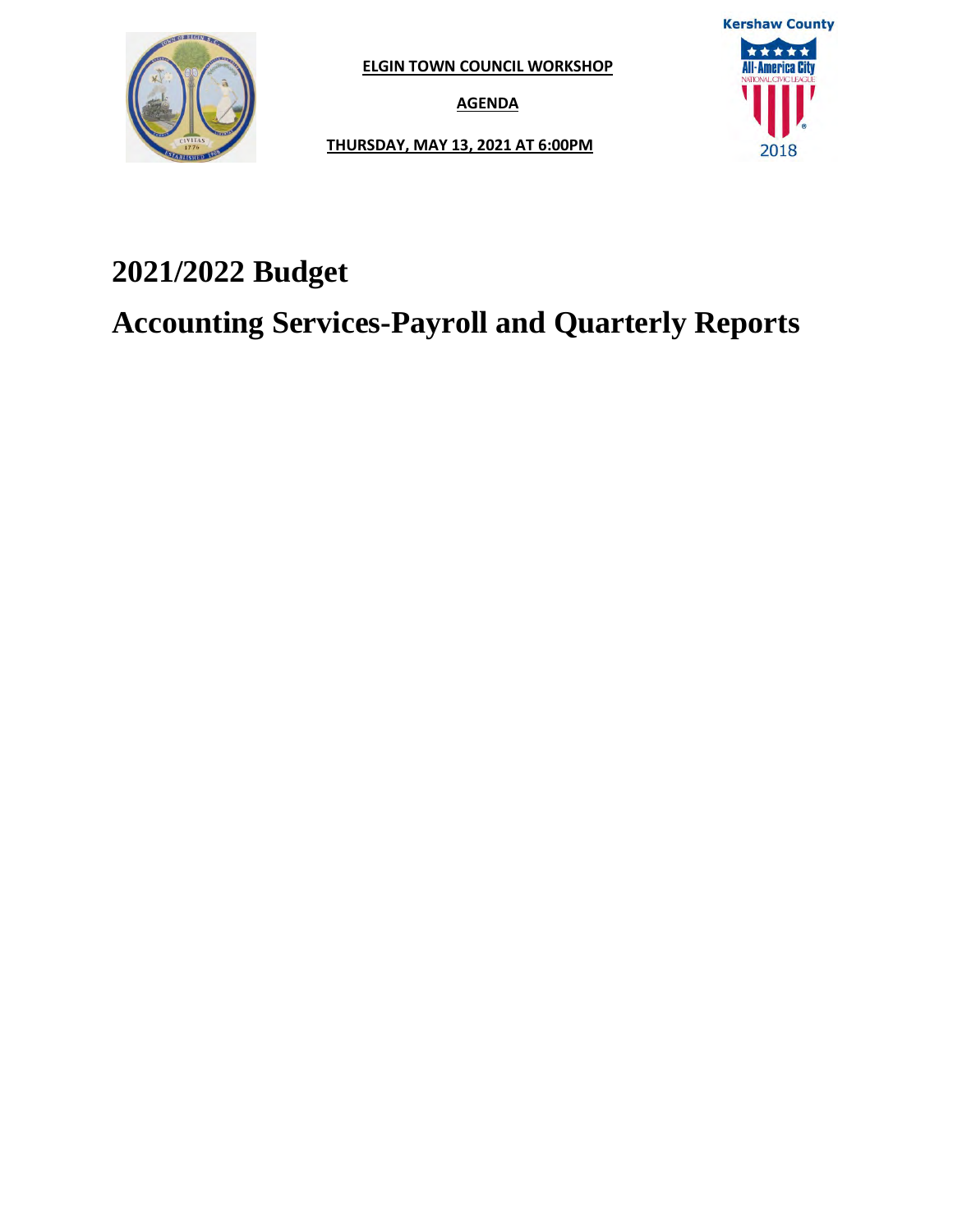

**AGENDA**

#### **TUESDAY, MAY 4th, 2021 AT 6:00PM**



*Call to Order Invocation Pledge of Allegiance April 6, 2021 Meeting Minutes* 

#### **PUBLIC FORUM**

#### **ADOPTION OF AGENDA**

#### **NEW BUSINESS LICENSE APPLICATIONS IN April 2021**

**CHARITY PERMIT REQUESTS IN April 2021** 

**COMPLAINTS IN April 2021** 

#### **PUBLIC HEARING**

**OLD BUSINESS** Business License Ordinance 43

#### **NEW BUSINESS**

Budget 20-21 1<sup>st</sup> reading (Ordinance Accounting Services (payroll) Elgin Municipal Court- Opening for Judge Chief Anders-Updates

#### **COUNCIL BRIEFING**

Councilman Ed Smith Councilwoman Dana Sloan Councilman Brad Hanley Councilman Paul Rizzo Mayor Melissa Emmons Town Attorney John Wells

#### **EXECUTIVE SESSION**

Contractual Matter/ Legal Matter (Action may possibly taken on issues discussed in Executive Session after Council reconvenes.)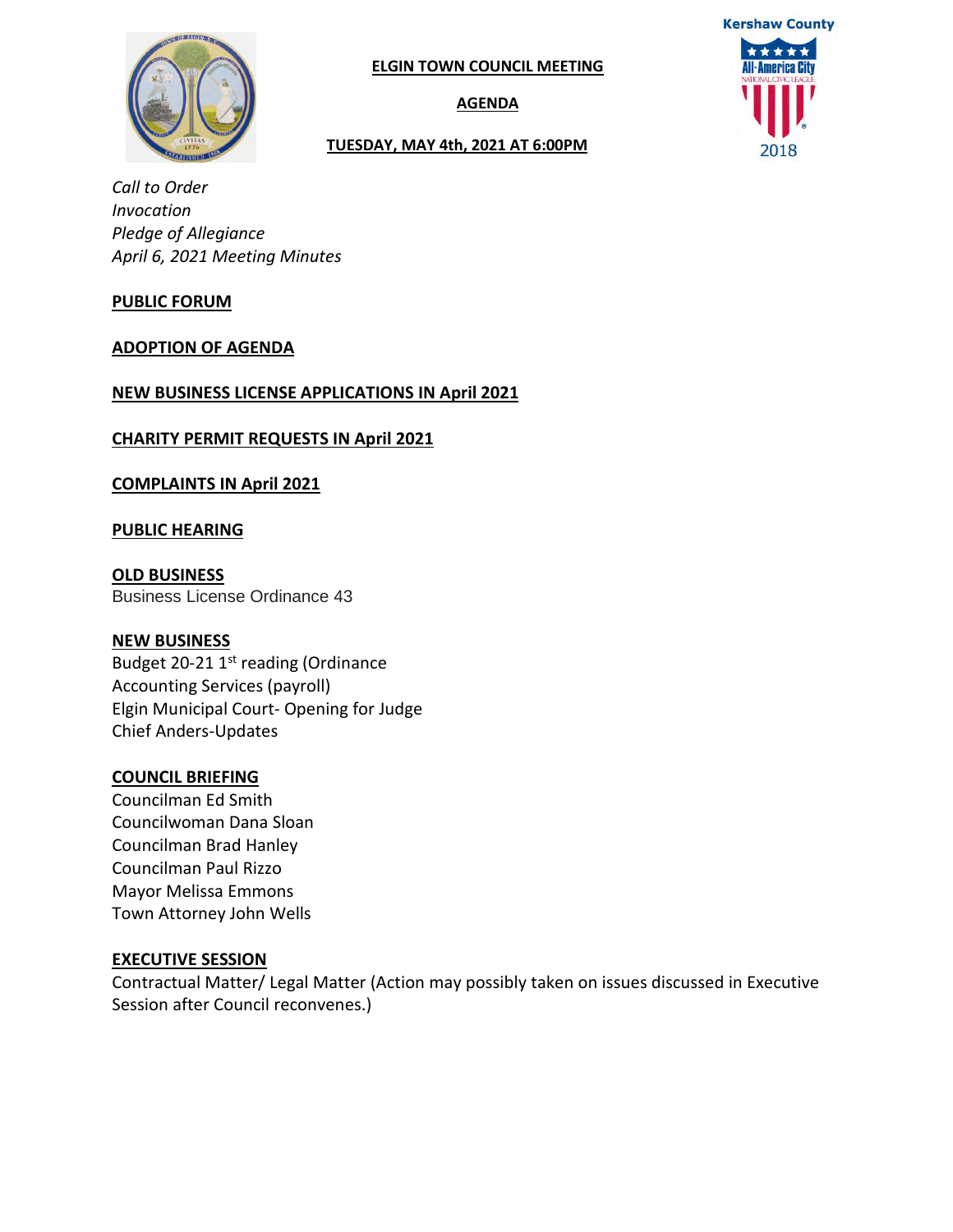

**AGENDA** 

#### **TUESDAY, JUNE 1, 2021 AT 6:00PM**



Call to Order Invocation Pledge of Allegiance May 4, 2021 Meeting Minutes

#### **PUBLIC FORUM**

#### **ADOPTION OF AGENDA**

#### NEW BUSINESS LICENSE APPLICATIONS IN MAY 2021

McCaskill Builders- rebuild Phoenix Home Services IIc- home repairs

#### **CHARITY PERMIT REQUESTS IN MAY 2021**

VFW-BENEFIT FOR FIREFIGHTER (5-22-21) Galatians 62- Walk for Hunger (7-17-21)

#### **COMPLAINTS IN MAY 2021**

**PUBLIC HEARING** Ordinance 241-2021/2022 Fiscal Year Budget

#### **OLD BUSINESS**

2<sup>nd</sup> Reading-Ordinance 241-2021/2022 Fiscal Year Budget

#### **NEW BUSINESS**

Annexation Request-1282 Sessions Road Ordinance 238-Election Dates/Times-1st Reading **Chief Anders-Updates** 

#### **COUNCIL BRIEFING**

Councilman Ed Smith Councilwoman Dana Sloan **Councilman Brad Hanley** Councilman Paul Rizzo **Mayor Melissa Emmons** Town Attorney John Wells

#### **EXECUTIVE SESSION**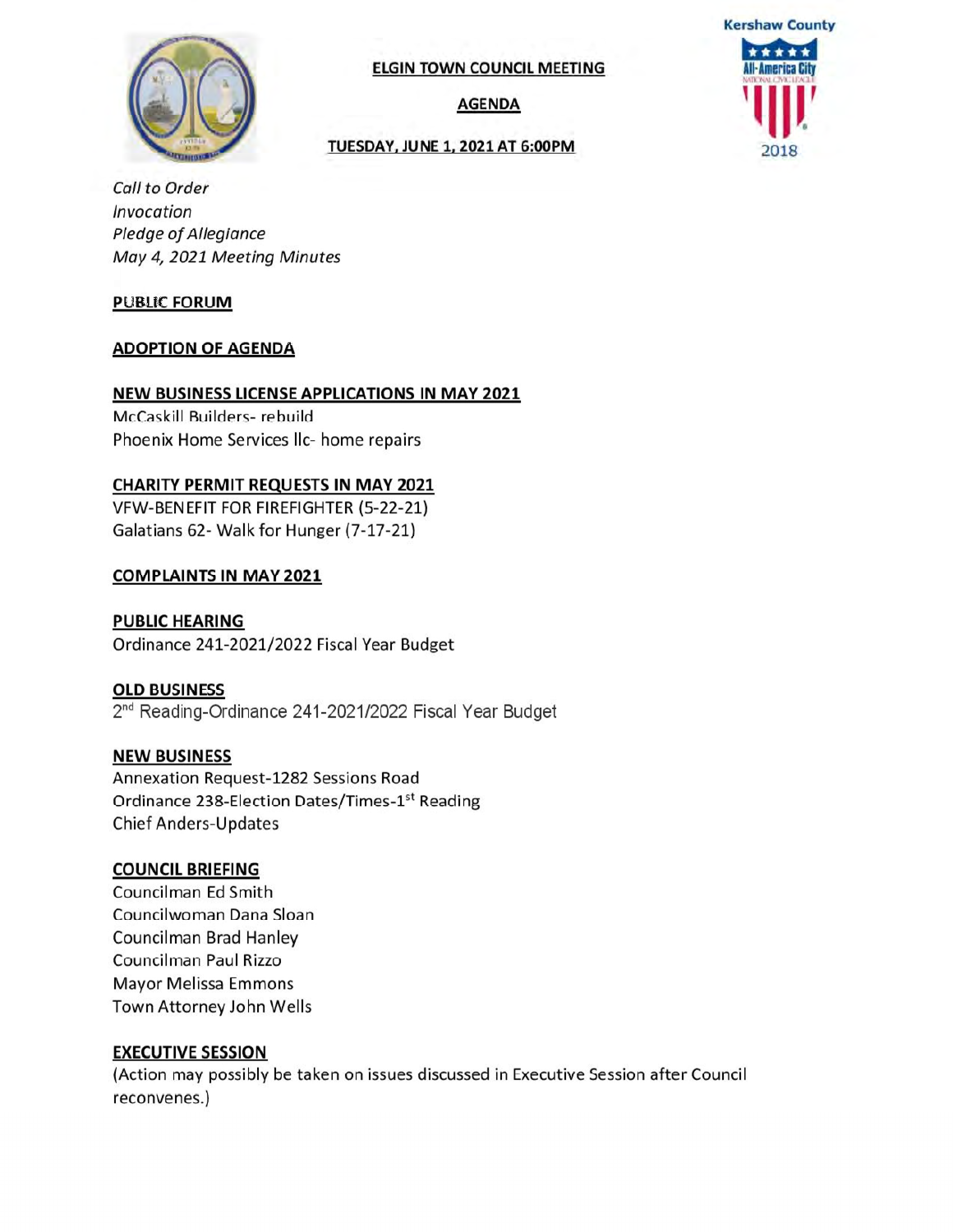

**AGENDA**

#### **TUESDAY, JULY 6, 2021 AT 6:00PM**



*Call to Order Invocation Pledge of Allegiance JUNE 1, 2021 Meeting Minutes* 

#### **PUBLIC FORUM**

#### **ADOPTION OF AGENDA**

#### **NEW BUSINESS LICENSE APPLICATIONS IN JUNE 2021**

Eyers Accounting & Tax Services LLC – 2406 Bowen St Broom Heating & Air Conditioning, Inc

#### **CHARITY PERMIT REQUESTS IN JUNE 2021**

Family Worship Center Car Wash- 2463 Main St

#### **COMPLAINTS IN JUNE 2021**

**PUBLIC HEARING** Annexation Request-1282 Sessions Road

#### **OLD BUSINESS**

Ordinance 238-Election Dates/Times-2ND Reading Bookkeeping Services for Payroll Bid Approval

#### **NEW BUSINESS**

Municipal Judge Recommendation Amendment to the Elgin Zoning Ordinance-Section 9.3-2-Written Notice Chief Anders-Updates

#### **COUNCIL BRIEFING**

Councilman Ed Smith Councilwoman Dana Sloan Councilman Brad Hanley Councilman Paul Rizzo Mayor Melissa Emmons Town Attorney John Wells

#### **EXECUTIVE SESSION**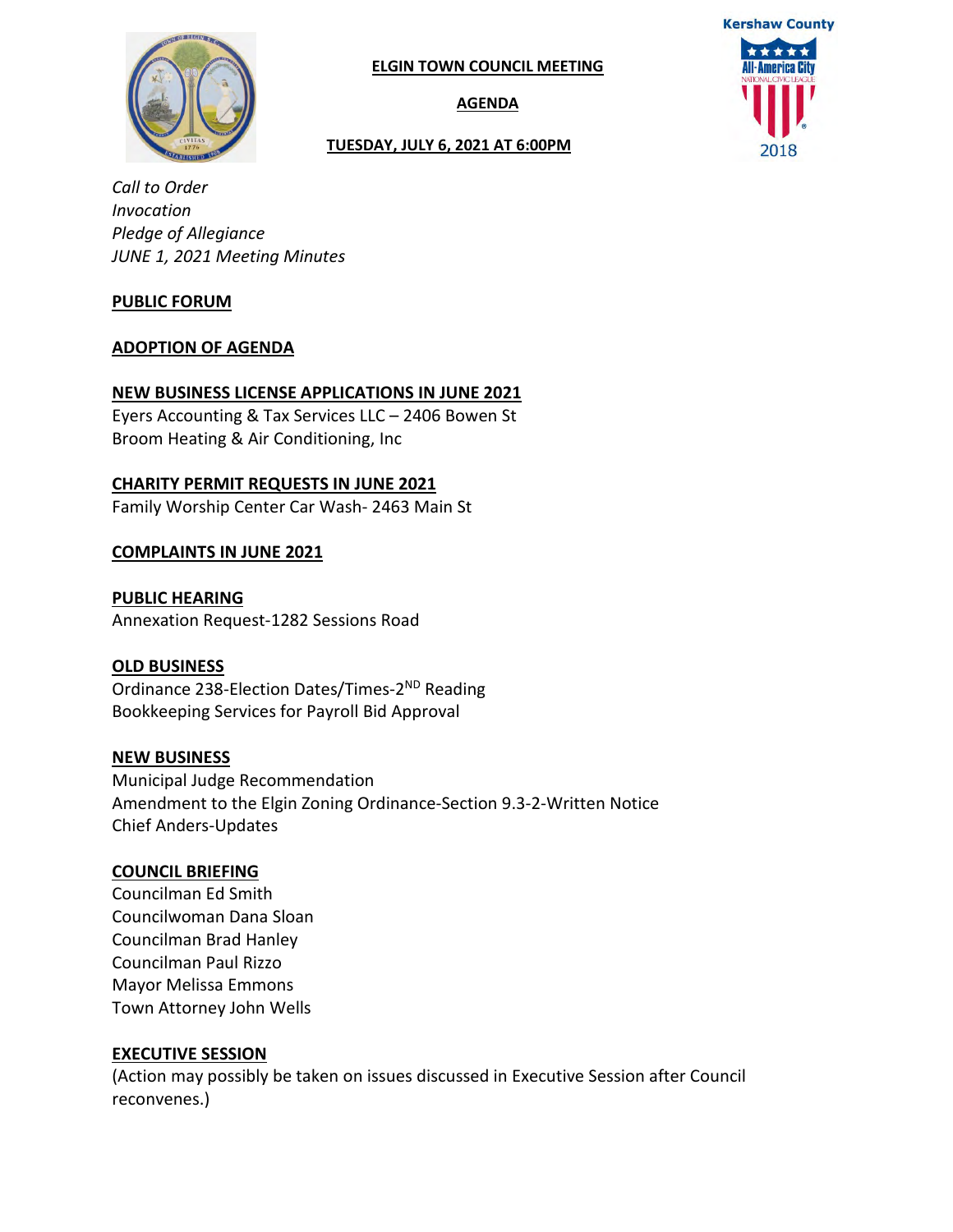

**ELGIN TOWN COUNCIL SPECIAL BUSINESS MEETING**

**AGENDA**

## **Kershaw County** \*\*\*\*\* **All-America City** 2018

#### **TUESDAY, JULY 20, 2021 AT 6:00PM**

**OLD BUSINESS** Ordinance 238-Election Dates/Times-2ND Reading

#### **NEW BUSINESS**

Municipal Judge Recommendation Amendment to the Elgin Zoning Ordinance-Section 9.3-2-Written Notice-1ST Reading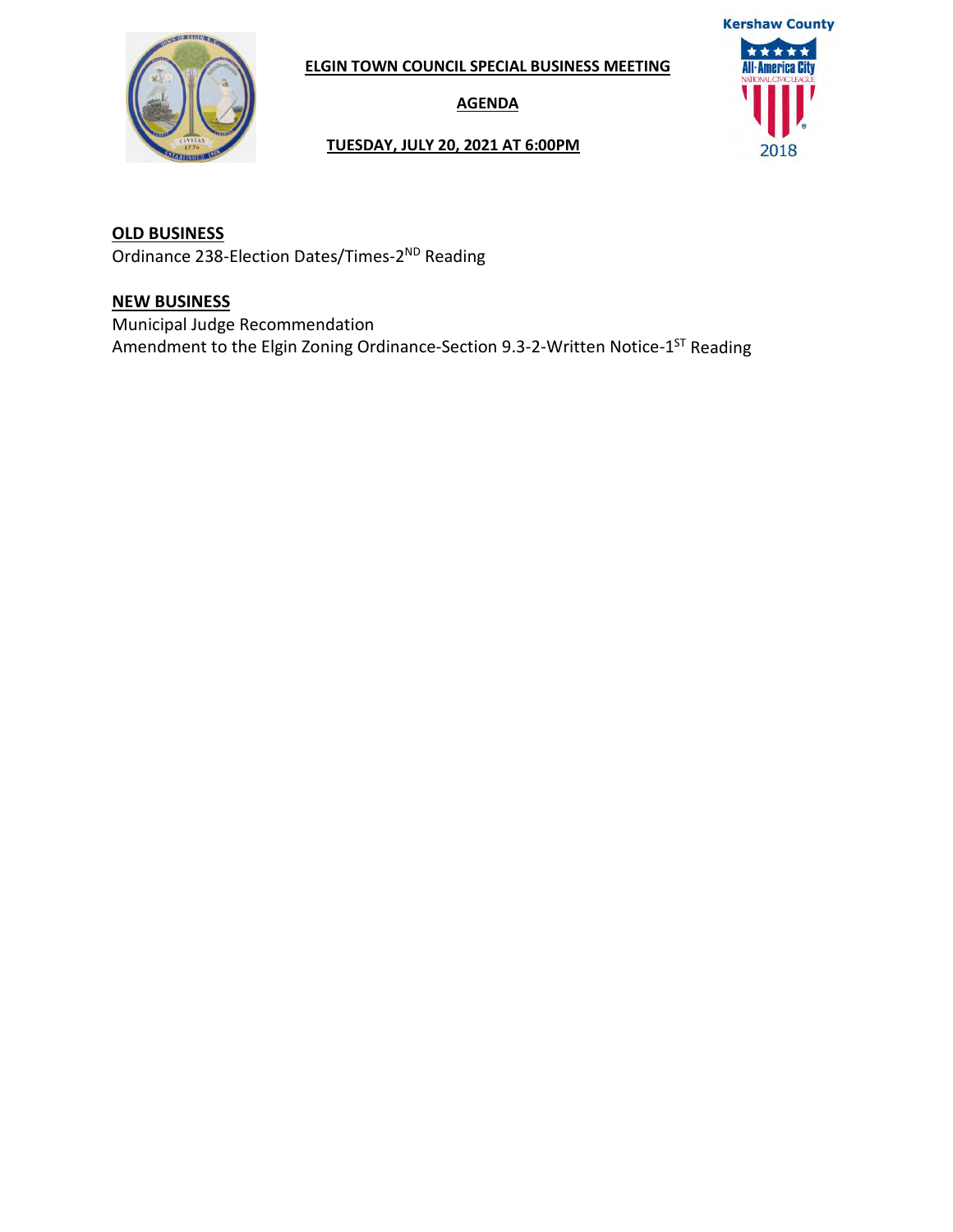

**AGENDA**

#### **TUESDAY, AUGUST 3, 2021, AT 6:00PM**



*Call to Order Invocation Pledge of Allegiance July 6, 2021, Meeting Minutes July 20, 2021, Meeting Minutes*

#### **PUBLIC FORUM**

#### **ADOPTION OF AGENDA**

#### **NEW BUSINESS LICENSE APPLICATIONS IN JULY 2021**

Mosquito Mary

#### **CHARITY PERMIT REQUESTS IN JULY 2021**

Boy Scouts Troop 316- car wash 8-7-21

#### **COMPLAINTS IN JULY 2021**

#### **PUBLIC HEARING**

#### **OLD BUSINESS**

2<sup>nd</sup> Reading-Annexation Request-1282 Sessions Road 2<sup>nd</sup> Reading-Amendment to the Elgin Zoning Ordinance-Section 9.3-2-Written Notice Library- Bids

#### **NEW BUSINESS**

Recognition of Judge Michelle James Oath of Office-Tommy Morgan-Municipal Judge 1<sup>st</sup> Reading- Ordinance Providing Remote Attendance of Meetings Public Defender for FY 21-22 Chief Anders-Updates

#### **COUNCIL BRIEFING**

Councilman Ed Smith Councilwoman Dana Sloan Councilman Brad Hanley Councilman Paul Rizzo Mayor Melissa Emmons Town Attorney John Wells

#### **EXECUTIVE SESSION**

Personnel Matter- Chief Anders (Action may possibly be taken on issues discussed in Executive Session after Council reconvenes.)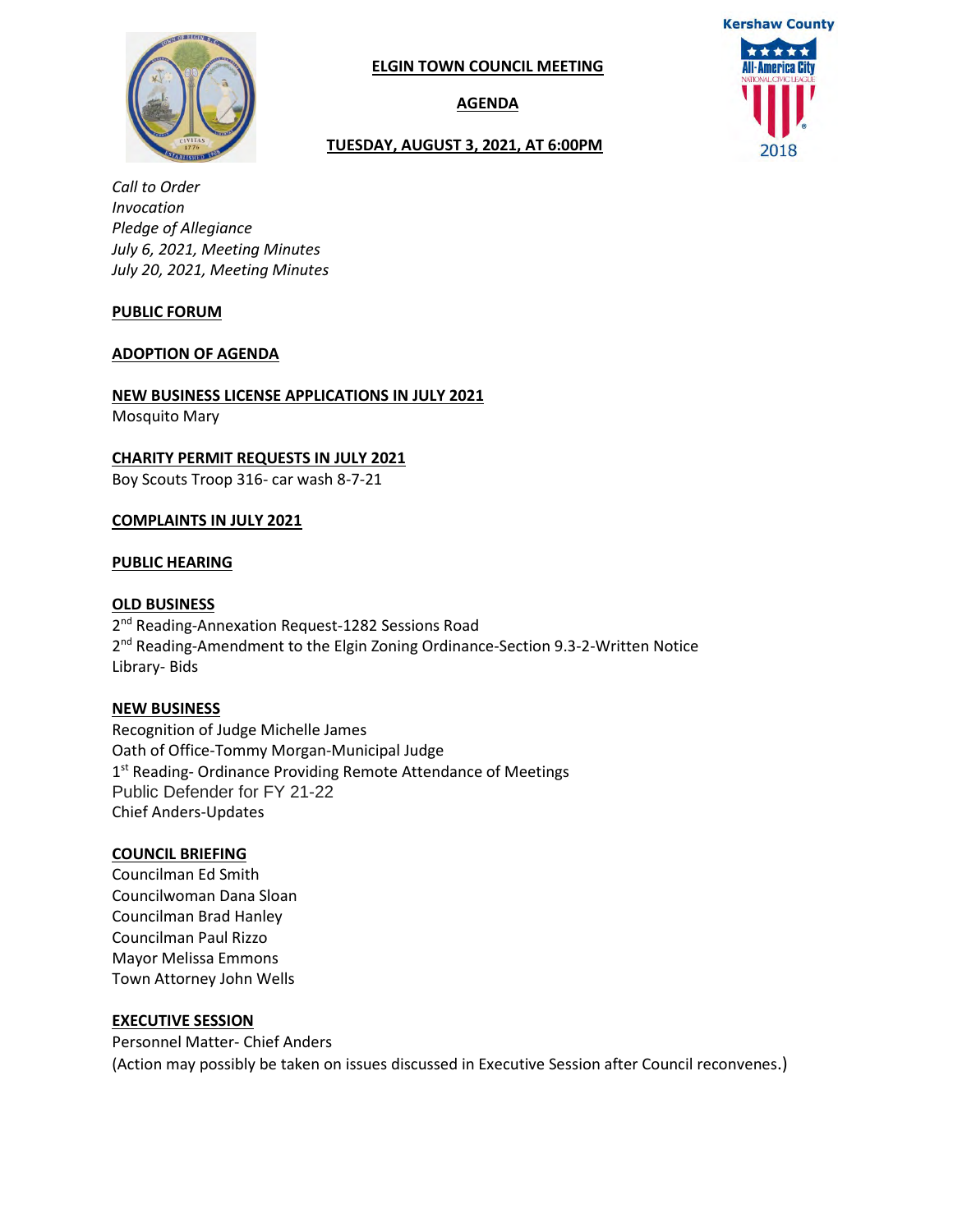

**AGENDA** 

### TUESDAY, SEPTEMBER 7, 2021, AT 6:00PM



Call to Order Invocation Pledge of Allegiance August 3, 2021, Meeting Minutes

#### **PUBLIC FORUM**

**ADOPTION OF AGENDA** 

#### **NEW BUSINESS LICENSE APPLICATIONS IN AUGUST 2021**

#### **CHARITY PERMIT REQUESTS IN AUGUST 2021**

#### **COMPLAINTS IN AUGUST 2021**

#### **PUBLIC HEARING**

**OLD BUSINESS** 2<sup>nd</sup> Reading- Ordinance Providing Remote Attendance of Meetings

#### **NEW BUSINESS**

**Chief Anders-Updates** 

#### **COUNCIL BRIEFING**

Councilman Ed Smith Councilwoman Dana Sloan Councilman Brad Hanley Councilman Paul Rizzo Mayor Melissa Emmons Town Attorney John Wells

#### **EXECUTIVE SESSION**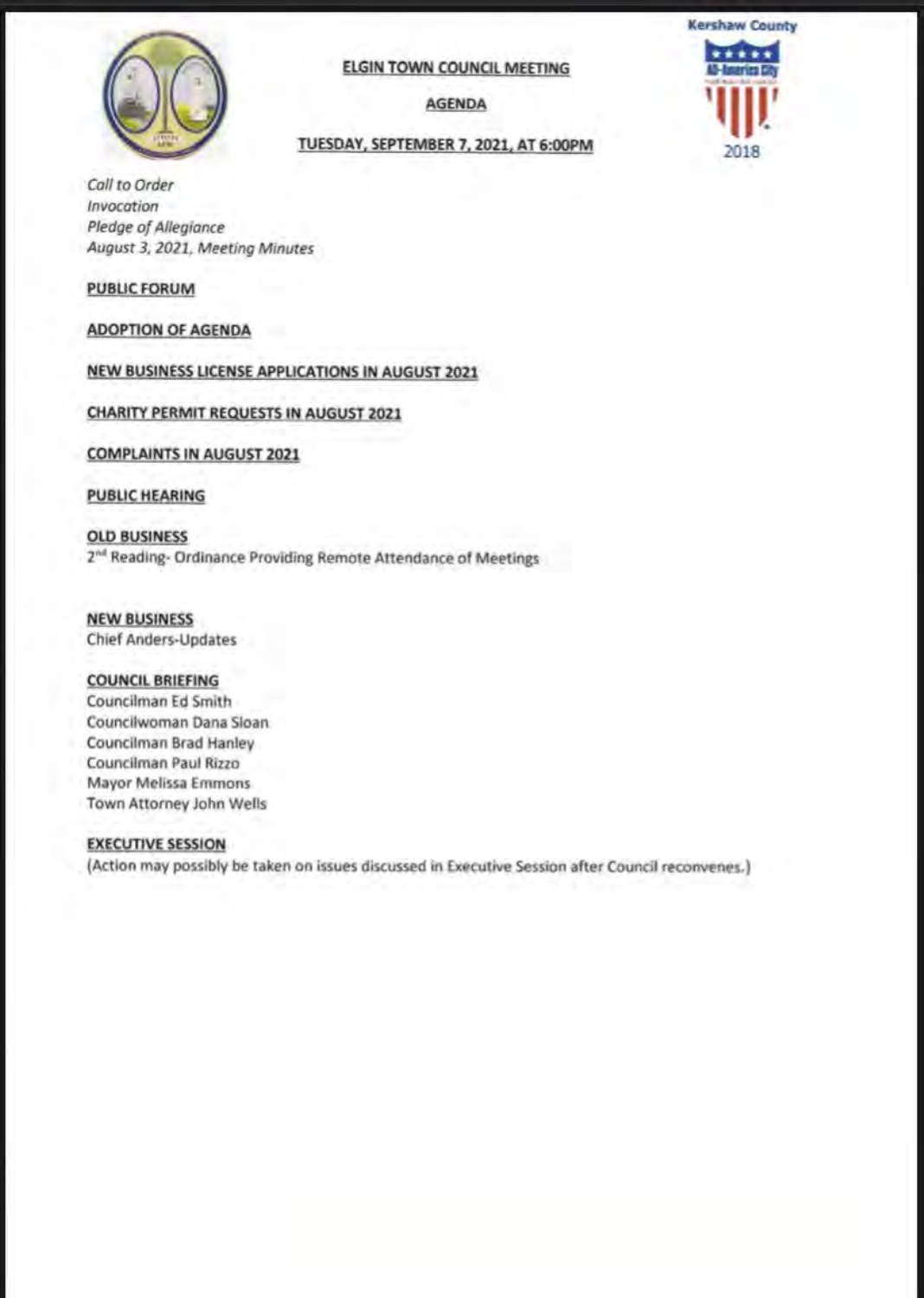

#### **AGENDA**

#### **TUESDAY, OCTOBER 5, 2021, AT 6:00PM**



*Call to Order Invocation Pledge of Allegiance September 7, 2021, Meeting Minutes* 

#### **PUBLIC FORUM**

#### **ADOPTION OF AGENDA**

#### **NEW BUSINESS LICENSE APPLICATIONS IN SEPTEMBER 2021**

Marc Jones Construction McClurkin'S Electrical Service LLC St Clair Sings Nik Khacks and More

#### **CHARITY PERMIT REQUESTS IN SEPTEMBER 2021**

#### **COMPLAINTS IN SEPTEMBER 2021**

#### **PUBLIC HEARING**

#### **OLD BUSINESS**

Bids for Bookkeeping Services-Payroll Bids for Elgin Library-A/C Unit and Roof

#### **NEW BUSINESS**

The Renewed Vision 2030- Julian Burns US HWY 1 Bridge Replacement Project DUKE Energy Easement Chief Anders-Updates

#### **COUNCIL BRIEFING**

Councilman Ed Smith Councilwoman Dana Sloan Councilman Brad Hanley Councilman Paul Rizzo Mayor Melissa Emmons Town Attorney John Wells

#### **EXECUTIVE SESSION**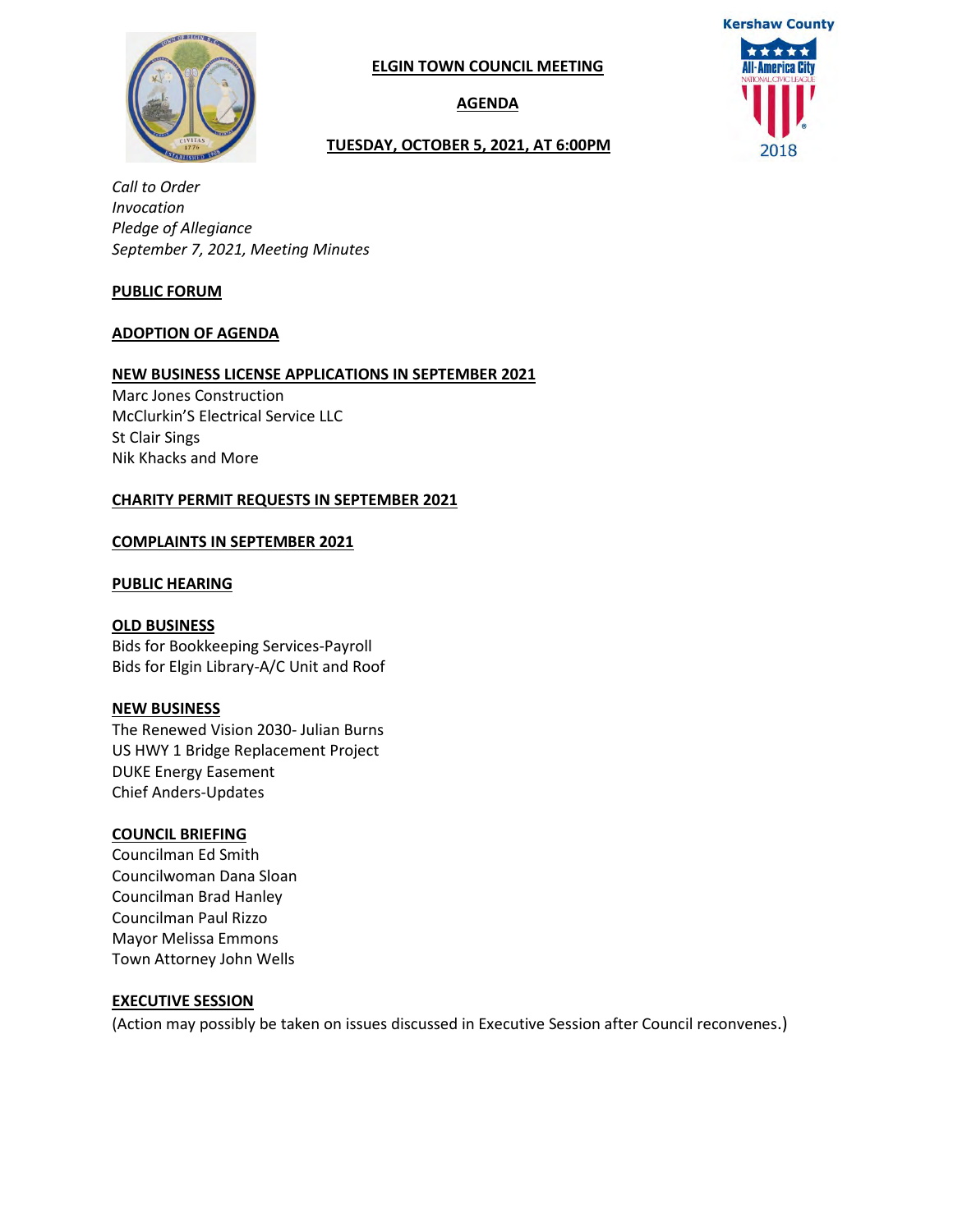

#### **AGENDA**



#### **TUESDAY, NOVEMBER 2, 2021, AT 6:00PM**

*Call to Order Invocation Pledge of Allegiance October 5, 2021, Meeting Minutes* 

#### **PUBLIC FORUM**

#### **ADOPTION OF AGENDA**

**NEW BUSINESS LICENSE APPLICATIONS** 

**CHARITY PERMIT REQUESTS** 

**COMPLAINTS** 

**PUBLIC HEARING**

#### **OLD BUSINESS**

2022 Model Business License Ordinance  $-1<sup>st</sup>$  Reading DUKE Energy Easement Revised Vision 2030 Potter Park‐ Picnic Shelter

#### **NEW BUSINESS**

Library‐ Tree Removal Chief Anders‐Updates

#### **COUNCIL BRIEFING**

Councilman Ed Smith Councilwoman Dana Sloan Councilman Brad Hanley Councilman Paul Rizzo Mayor Melissa Emmons Town Attorney John Wells

#### **EXECUTIVE SESSION**